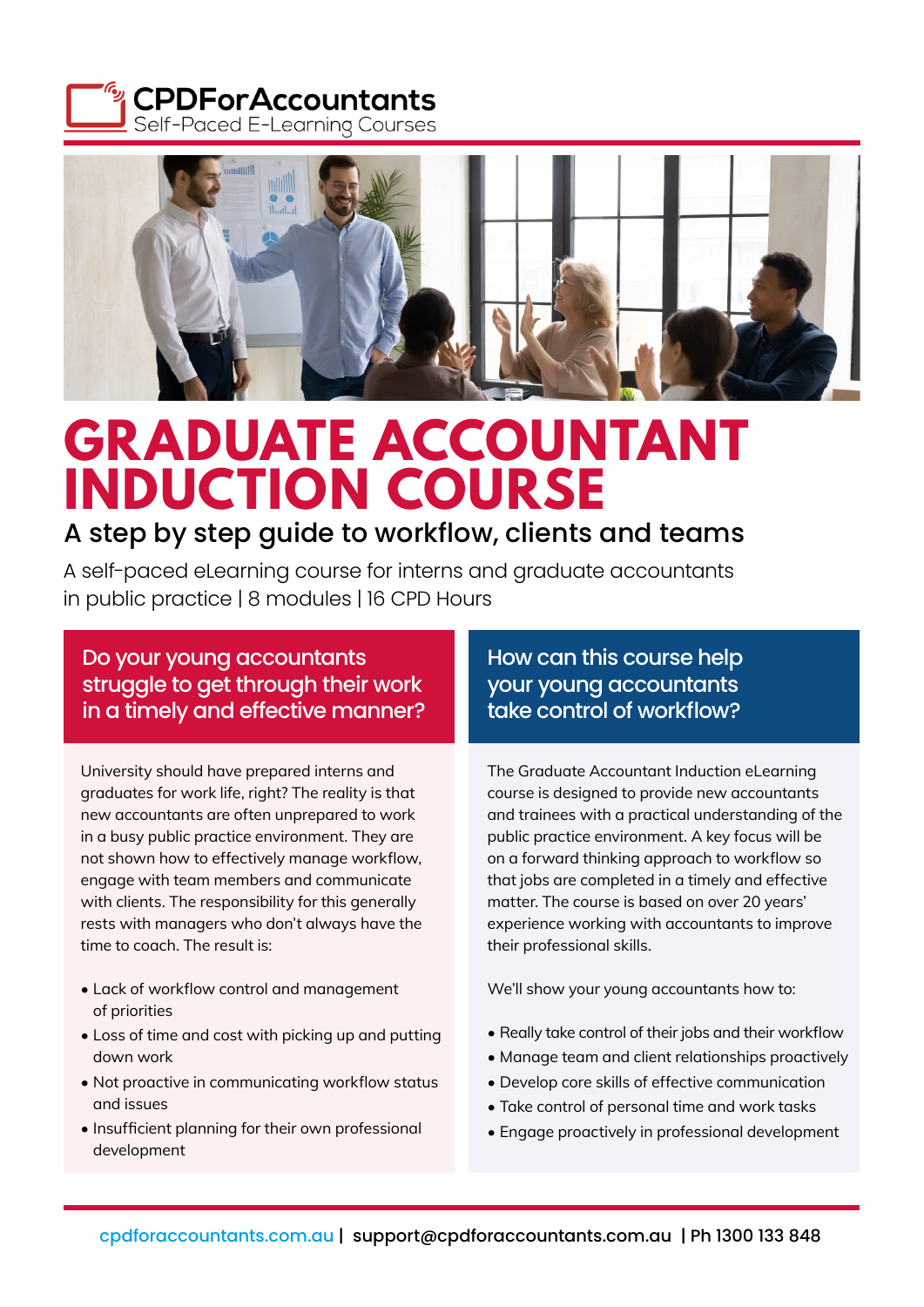# **ARE YOUR YOUNG ACCOUNTANTS PROACTIVE?**

The proactive accountant takes on responsibility for job budgets and workflow. They strive for stronger engagement with clients. They look for opportunities to develop their communication skills. They collaborate with colleagues and know how to work closely with their manager to achieve targets. Finally, they take control of their time and adopt a proactive approach to their professional development.

This course is designed to help young accountants take control of their work and their professional relationships, freeing up managers and partners to focus on clients and advice.

## **HOW DOES THIS COURSE WORK?**

This self-paced eLearning course will run over 8 modules, each consisting of:

- **1.** A recorded presentation
- **2.** Workbook and support materials
- **3.** Assessment tasks

All modules are structured with specific learning objectives and assessment tasks. Learners are expected to demonstrate that they understand learning objectives and can apply concepts through completion of the assessment tasks.

Learners will develop and implement their own SMART action with feedback from our course presenters and your managers. Regular review of progress is ensured through commitment to completing the course in a timely manner.

## **WHO SHOULD ENROL IN THIS COURSE?**

- This course is suitable for interns and graduate accountants working in a public practice environment.
- Any undergraduate or graduate accountant with up to 18 month's experience in public practice will benefit from this course.



For Registration details: [cpdforaccountants.com.au/courses/graduate-induction](https://cpdforaccountants.com.au/courses/graduate-induction)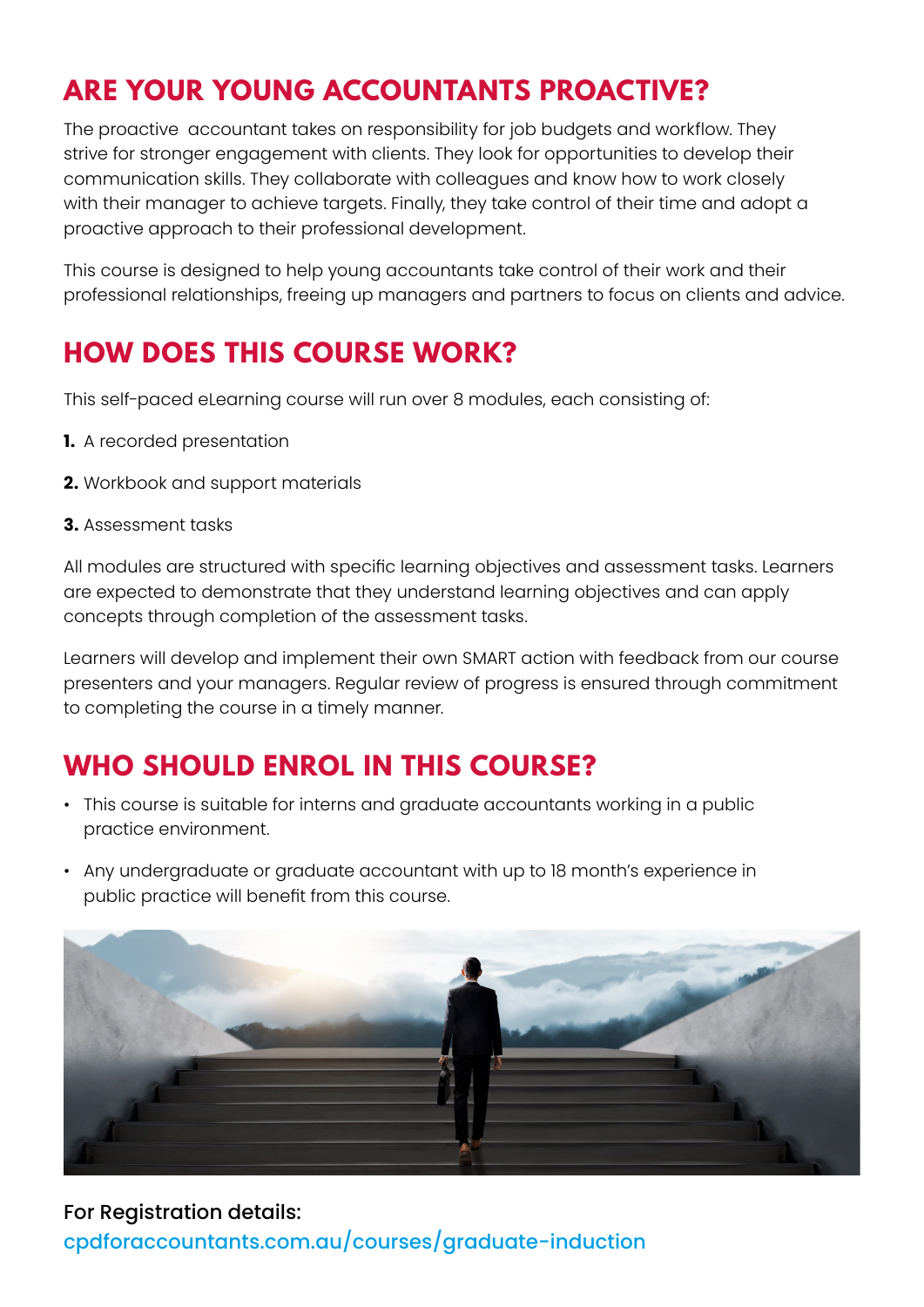# **COURSE CONTENT**

This course consists of 8 modules:

#### Modules 1 & 2 **How to take control of accounting workflow**

#### **Keys to understanding accounting workflow including following a job budget and timeline.**

- Key principles of effective workflow management
- How to identify and manage scope of work
- Key steps to preparing and following a job budget
- What to do if the WIP gets out of control

#### Modules 3 & 4 **How to effectively engage with firm's clients**

**The role of accountants, managers and partners in communicating with clients effectively.**

- What do clients expect from us and why?
- Rules for communicating clearly with clients
- How to request and receive information
- How to think beyond the numbers to add value

#### Modules 5 & 6 **How to work collaboratively with colleagues**

#### **Key steps to working with colleagues, managers and administrators in accounting firms.**

- What team collaboration is all about
- Keys to managing tasks and projects proactively
- How to work effectively with your manager
- How to think ahead and anticipate issues

#### Modules 7 & 8 **How to take control of projects, tasks and activities**

#### **Essential principles of time and task management in an accounting firm.**

- How to understand internal goals and expectations
- Structure your day for maximum productivity
- Deal with interruptions and time wasters
- Manage conflicting priorities and roadblocks

#### CPD – This course is worth 16 CPD hours

All modules are structured with specific learning objectives and assessment tasks. Learners are expected to demonstrate that they understand learning objectives and can apply concepts through completion of the assessment tasks.

A SMART action planning template is used to consolidate specific actions and to ensure that a timeframe for completion is established and followed. Regular review of progress is ensured through commitment to completing the course.